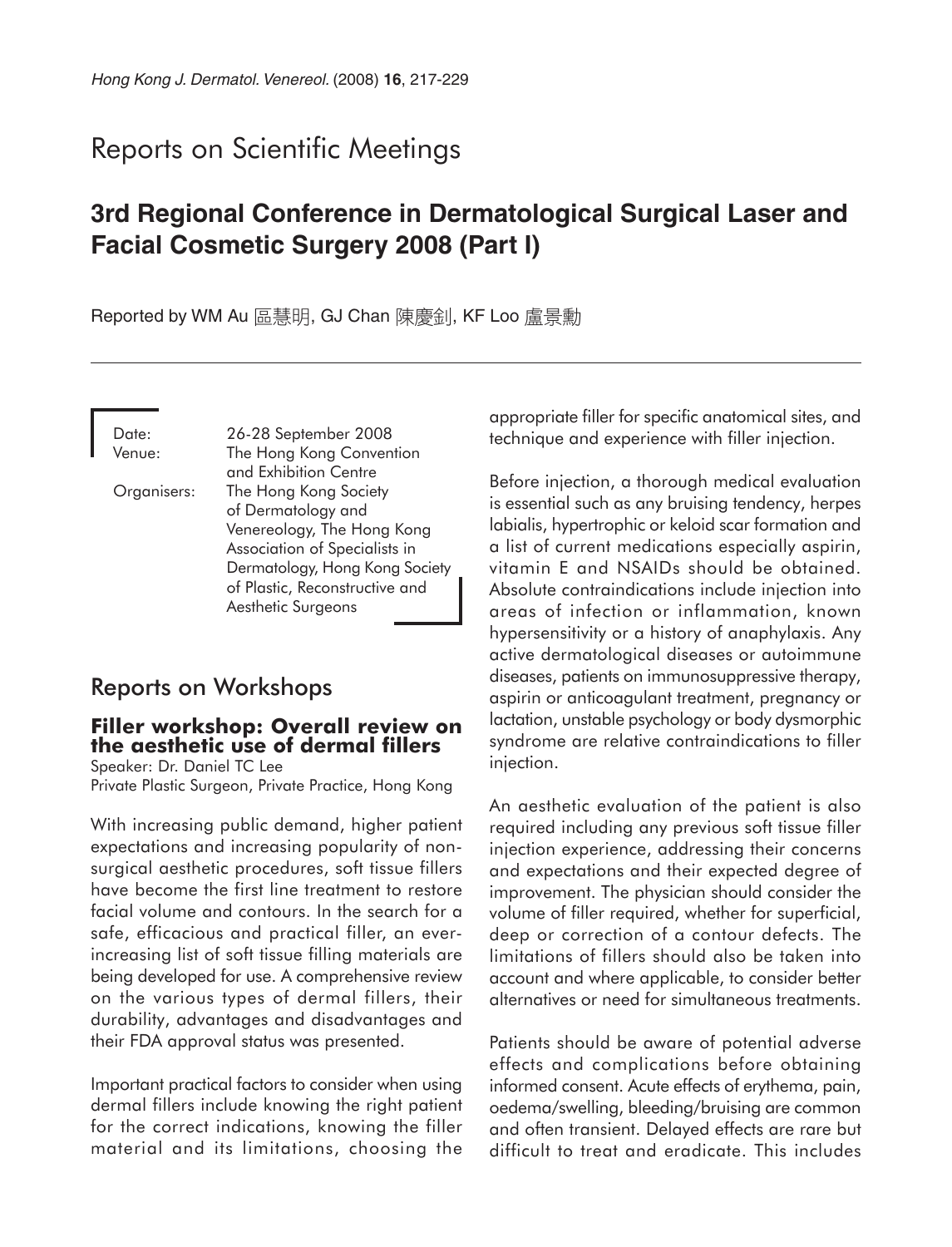inflammation, infection/abscess formation, hypersensitivity reactions, formation of granulomatous nodules, scarring/keloid formation, calcification, asymmetry and disfigurement, extrusion and migration. Rare complications such as necrosis and blindness have been reported.

Various clinical indications of fillers and injection techniques were also discussed.

### *Learning points:*

An 'ideal' filler should be safe, efficacious and practical. Choosing the right patient for the correct indication is essential, and knowledge of the filler materials is important to choose the appropriate filler for the given anatomical region. Experience and proper technique are also required.

# **Botox injection workshop: Management of complications**

Speaker: Dr. Kenneth Hui Specialist in Plastic and Reconstructive Surgery, Private Practice, Hong Kong

Botulinum toxin type A (BTX-A) injections have become the most commonly performed cosmetic procedure worldwide. Proper injection technique and thorough knowledge of the muscles of facial expression and the underlying anatomical structures are essential to avoid complications with its use. Physicians must understand that the doses of different brands of BTX-A are not equivalent and beware of illicit or unknown sources of BTX-A.

Prevention of complications begins with careful patient selection. BTX-A is contraindicated in those with previous allergic reaction to BTX-A, injection into infected or inflamed skin, and in pregnancy (FDA category C) and breast-feeding. It is also relatively contraindicated in myasthenia gravis and in patients taking aminoglycosides, penicillamine,

calcium channel blockers, which may potentiate the effects of BTX-A. Careful counselling and discussion should be carried out with actors and politicians about the effects of BTX-A on their facial expressions.

Pain and bruising are minor side effects associated with BTX-A injection. Topical anaesthetics, ice gel pads, and oral analgesics can reduce pain. Patients should be advised to avoid aspirin, NSAIDs, gingko biloba, and vitamin E 10 days before injection to avoid bruising. When bruising does occur, immediate gentle pressure and ice packs may help, while make-up may be used to mask the discoloration.

Improper injection of BTX-A in the upper face may lead to diffusion into the orbital rim and resulting in eyelid ptosis. Physicians are cautioned not to over-treat and avoid those patients with preexisting brow ptosis and are elevating their frontalis in compensation. Injection should not be performed within the region 1 cm above the supraorbital rim lateral to the mid-pupillary line. Patients should be advised not to rub the injected area and not to lie down within 4 hours after treatment. Eyelid ptosis usually resolves in 1-6 weeks and may be symptomatically treated with sympathomimetic eyedrops. On the other hand, excessive brow elevation referred to as "quizzical" brows may be corrected with BTX-A injected into the frontralis above the lateral brow.

When treating hypertrophic mandibular angles by injection of BTX-A into the masseter, complications include a weakened opening of the jaw (diffusion into the pterygoids), weakened chewing of hard foods, temporary tenderness/pain at the injection site, haematoma, facial swelling and headaches. To avoid such side effects from diffusion, injection sites should be kept to the lower masseter, concentric around the area of maximal thickness and inside the muscle borders.

In addition, dysphagia may result from diffusion in platysma injections, which should alert the physician to watch out for potential aspiration pneumonia. Neck weakness may complicate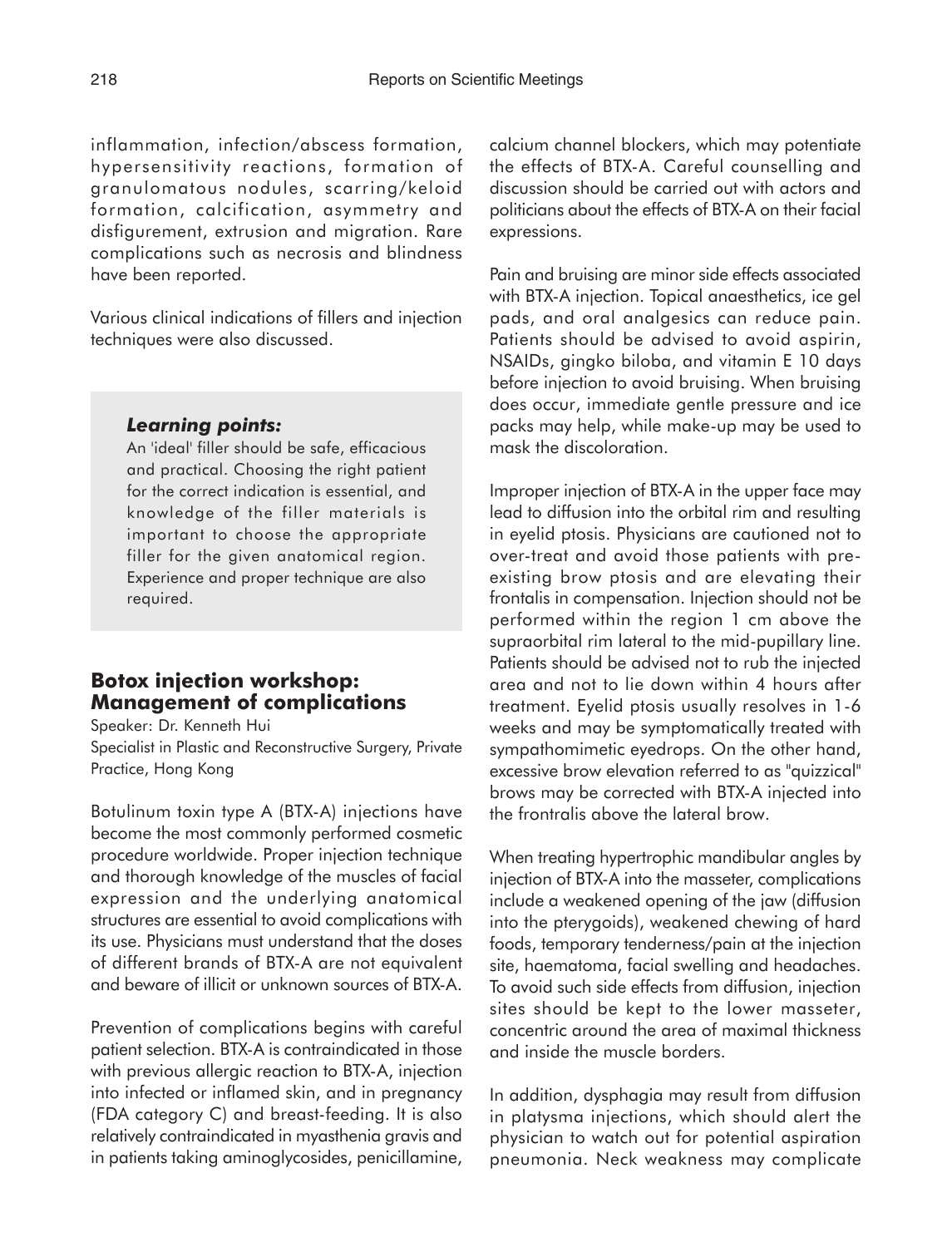sternocleidomastoid injections resulting in weakness in raising the head from a supine position. Precise injection is essential in avoiding such complications.

Other complications include ineffective treatment that may be related to inadequate dose, denatured toxin and neutralising antibodies. Facial pain, flulike symptoms, facial asymmetry are other potential complications.

#### *Learning points:*

BTX-A injection is a common cosmetic procedure that requires careful evaluation and knowledge of the musculature of facial expression and the underlying facial anatomy. Good patient selection and counselling of expected effects and potential complications are necessary for optimising outcomes. Precise injection technique and experience are also essential.

## **Medico-legal workshop: Complications and implications case mastering in the first instance**

Speaker: Mr. Woody Chang Partner, Johnson Stokes & Master, Hong Kong

The patients who request to receive cosmetic procedures are a special type of patient. Their expectations from doctors are exceptionally high. These patients require doctors' special attention. Demonstrating professionalism and gaining respect from patients are advised to avoid getting entangled with dissatisfied clients.

Knowing the high expectations of patients seeking cosmetic treatments, it is suggested that doctors should always obtain informed consent from their clients. Although the law does not always require disclosure of all the risks of surgery, in the context of cosmetic procedures however, Mr. Chang advises doctors to give full advice whenever possible. A proper informed consent has the following essential elements: (1) advice on the diagnosis and prognosis, including any uncertainties and options for further investigations; (2) various treatment options including the option not to treat; (3) the purposes, benefits and risks of any proposed investigations or treatment; (4) reasonable details of the proposed procedures and the possible outcomes; (5) patient's right to seek second opinion; (6) estimates of fees / hospital charges. Sufficient time should be allowed for answering the patients' questions and concerns.

A system of obtaining and documenting informed consent is essential. Pre- and postoperative clinical photos/films should be clearly dated. Peer reviewed and updated information leaflets on the proposed cosmetic procedure are suggested and written acknowledgement by the patient of having read and understood the information should be obtained. Welldocumented medical records (recording the substance of advice) and the doctor's consistent practice of giving full advice will greatly help protect doctors from medical litigation. Where applicable, aids and pictures to illustrate cosmetic outcomes are also useful. Written consent should always be obtained. Presence of a nurse chaperone during the consultation is also recommended. Patients must be given sufficient time to think over any procedure and discuss with the family before coming to a decision. Opportunity for questions and change of mind must also be offered.

In the doctor's daily practice, the handling of dissatisfied patients is an important art. There are no hard and fast rules as to how to handle these patients. As general comments, prompt handling of patients' concerns is important when there are signs of dissatisfaction. Various scenarios were used to illustrate the practical steps doctors may take in dealing with patients' complaints in the first instance. In general, doctors should show interest and care, maintain a professional demeanour, and avoid shutting off communication with the patients. Doctors are advised to obtain expert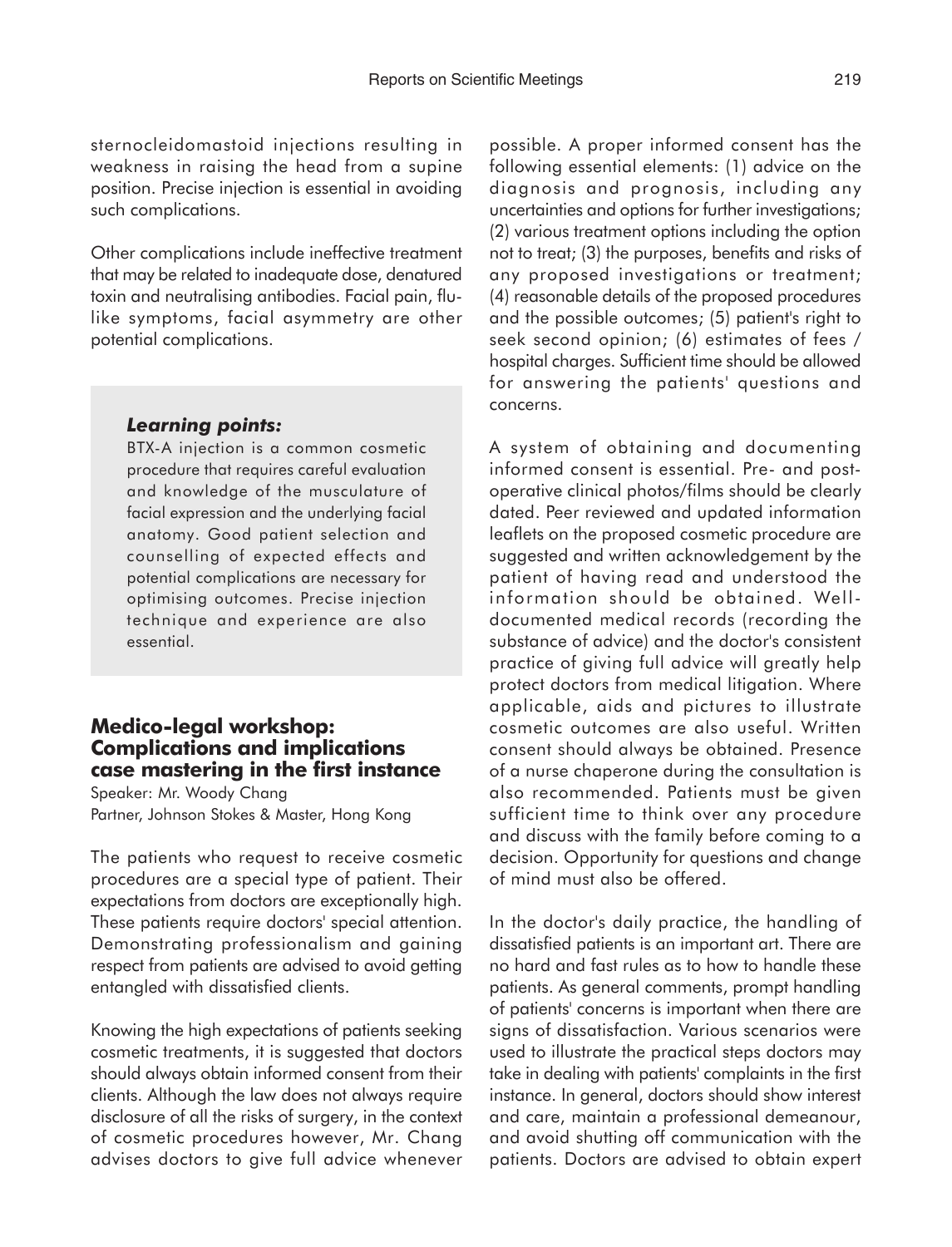advice and discuss legal strategies with a lawyer. If there are surgical complications as a result of the cosmetic procedures, the immediate focus must be on handling the complications in the best interest of patients.

#### *Learning points:*

Patients seeking cosmetic treatments have high expectations and require special attention from doctors. Full advice should be given. Proper informed consent documentations and a proper system of obtaining informed consent in medical practice are essential for protection against medical litigation. When handling dissatisfied patients in the first instance, demonstrating concern and care, and willingness to listen and maintain communication is important. Doctors should seek advice from experts and lawyers if there are concerns.

# Reports on Plenary Lectures

## **Tissue engineering and research and its potential application in cosmetic surgery**

Speaker: Dr. Yi-lin Cao

Professor of Plastic Surgery, Shanghai Second Medical University, Shanghai, China

Cosmetic surgery deals with tissue rejuvenation and tissue repair. In recent years, tissue engineering and stem cell research reveals its great potential in tissue repair or body contouring.

Various types of tissues could be engineered in the laboratory. The general approach of tissue engineering is: first, harvest stem cells from bone marrow aspirate or living chondrocytes, then induce cell expansion *in vitro* so that stem cells together with a polymer scaffold would finally develop into a cell-polymer construct. The cellpolymer construct could be used for repairing various types of tissue defects in order to improve the cosmetic effect of afflicted patients.

These engineered tissues include bone, cartilage, tendon, skin and blood vessels. Clinical uses include replacing a damaged ear, repair of cleft palate and repair of cortical bone defects, etc.

#### *Learning points:*

Various viable tissues including cartilage, bone, tendon, skin and blood vessels can be engineered in the laboratory to facilitate tissue repair and enhance cosmetic results.

# Reports on Symposiums

## *A) Use of laser and light source for the treatment of pigmentary disorders*

# **Management of pigment problems - My approach**

Speaker: Professor Chee-leok Goh Clinical Professor, National Skin Centre, National University of Singapore, Singapore

Lasers and light devices introduced recently have greatly helped dermatologists to remove many of these pigmentary disorders. However, not all pigmentary and vascular disorders respond equally well.

There are many causes of pigmentary disorders on the face of Asian skin. Some are acquired and some are congenital, some are epidermal, some are dermal and others involve mixed melanin deposition.

There are 3 major causes of acquired cosmetic facial disorders: lentigines or ephilides, dermal melanocytosis (Hori's naevus) and melasma (superficial and deep). A patient can have a combination of 2 or more of these disorders. Lentigines are readily removed by pigment lasers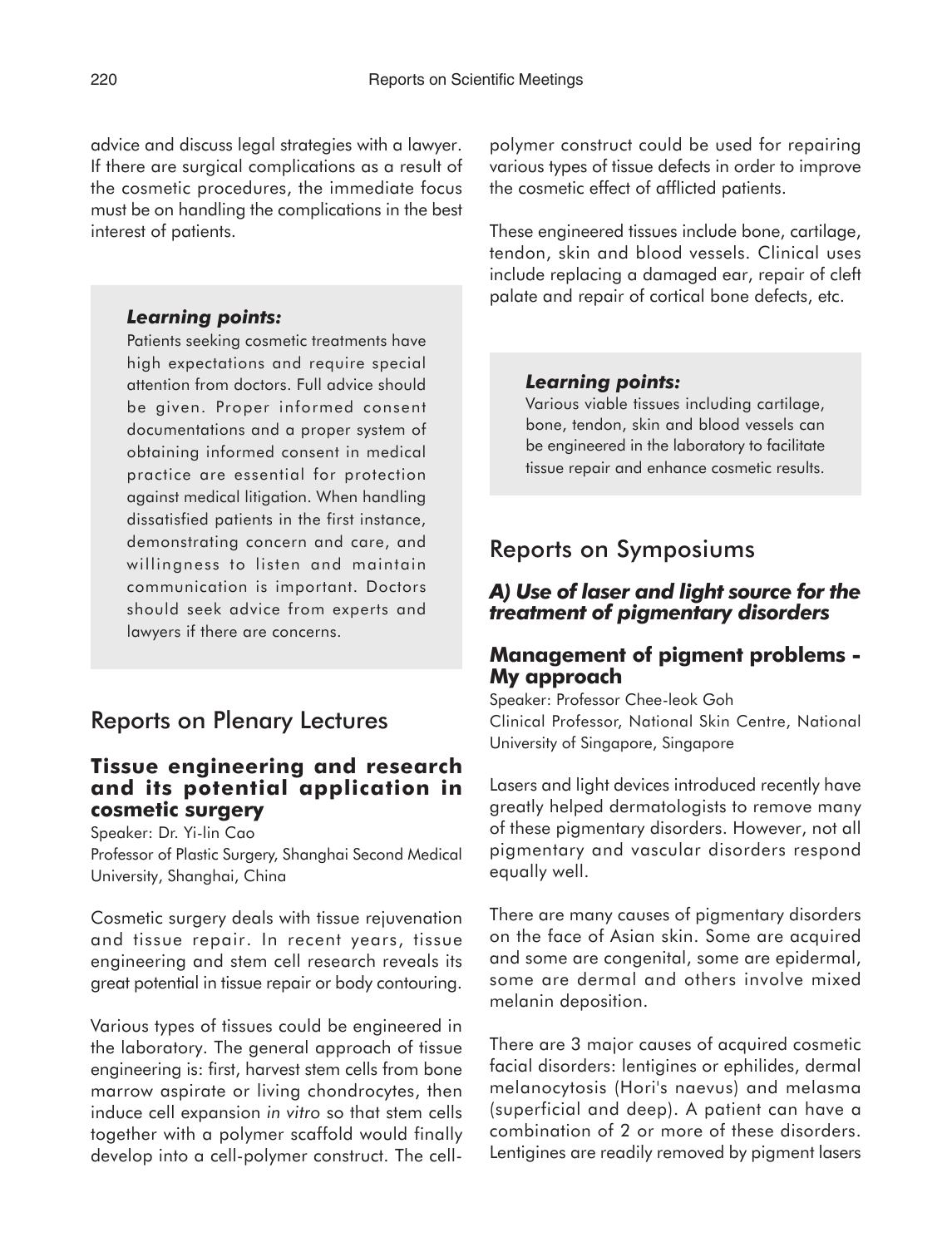or intense pulsed light (IPL) after single or few treatments. Hori's naevi can be removed with long wavelength pigment laser but require multiple treatments. Melasma usually does not respond to any treatment and is best treated with sunlight avoidance, sunscreens and topical bleaching creams. IPL is generally preferred for those with widespread superficial pigmented lesions e.g. lentigines and ephilides. Photodynamic therapy can enhance the effects of IPL. Post-inflammatory hyperpigmentation from the frequency doubled 532 nm Q-Switched (QS) Nd:YAG laser on Asian skin is not uncommon and should be used with caution and lower fluence.

For congenital pigmentation disorders, treatment response is also predictable. Naevus of Ota can be effectively treated with QS lasers but multiple treatments would be required. The response of treatment of café-au-lait patches is variable with about half relapsing shortly after treatment. Becker's naevus does not respond to any laser or topical treatment. Congenital naevi may respond partially to QS lasers and should be used only on areas where surgical excision is not recommended.

#### *Learning points:*

Different types of pigmented lesions respond differently to lasers or light devices. Often a single patient has multiple pigmentation disorders. Recognition of the types and locations of pigmentation are important as treatment regimens and prognosis varies.

# **Treatment of epidermal hyperpigmentation - My approach**

Speaker: Dr. Kei Negishi

Clinical Instructor and Lecturer, Aoyama Institute of Women's Medicine, Tokyo Women's Medical University, Tokyo, Japan

Many kinds of modalities are used for skin rejuvenation and patient demand is increasing every year. In Japan, removal of pigmented lesions is still the aesthetic procedure in highest demand. The two major problems when treating Japanese patients are a high risk of post-inflammatory hyperpigmentation (PIH) and a high incidence of epidermal melasma.

The most efficacious treatment method for epidermal pigmentation is Q-switched (QS) laser, but the incidence of PIH is reported to be about 40% when treating solar lentigines in Japan. In a clinical trial conducted on 118 patients with QS Ruby 694 nm laser done for lentigo, the use of a bleaching cream (5% hydroquinone+0.025/ 0.05% retinoic acid+0.025% dexamethasone) every night after the crusts peel off after QS Ruby laser would reduce the incidence of PIH from 40.6% to 19.6%. Another option to reduce PIH is the use of intense pulsed light (IPL) for high risk cases such as the skin type V patients and patients who concurrently present with melasma.

To treat epidermal melasma, the combination of a bleaching cream, oral tranexamic acid with gentle IPL settings provides good results.

#### *Learning points:*

QS laser is very useful for removing epidermal pigmentations. IPL is a good choice for removal of epidermal pigmentation and rejuvenation in high risk patients to avoid PIH. The use of a bleaching cream after laser or light sources in Asian skin is important to prevent PIH.

#### **Treatment of melasma - My approach**

Speaker: Dr. Woraphong Manuskiatti Associate Professor, Department of Dermatology, Siriaj Hospital, Mahidol University, Bangkok, Thailand

Melasma is an acquired hyperpigmentation involving the cheeks, forehead, nose, upper lip, and chin, often affecting women of darker skin types, especially those living in areas of intense ultraviolet (UV) radiation. The pathogenesis of melasma is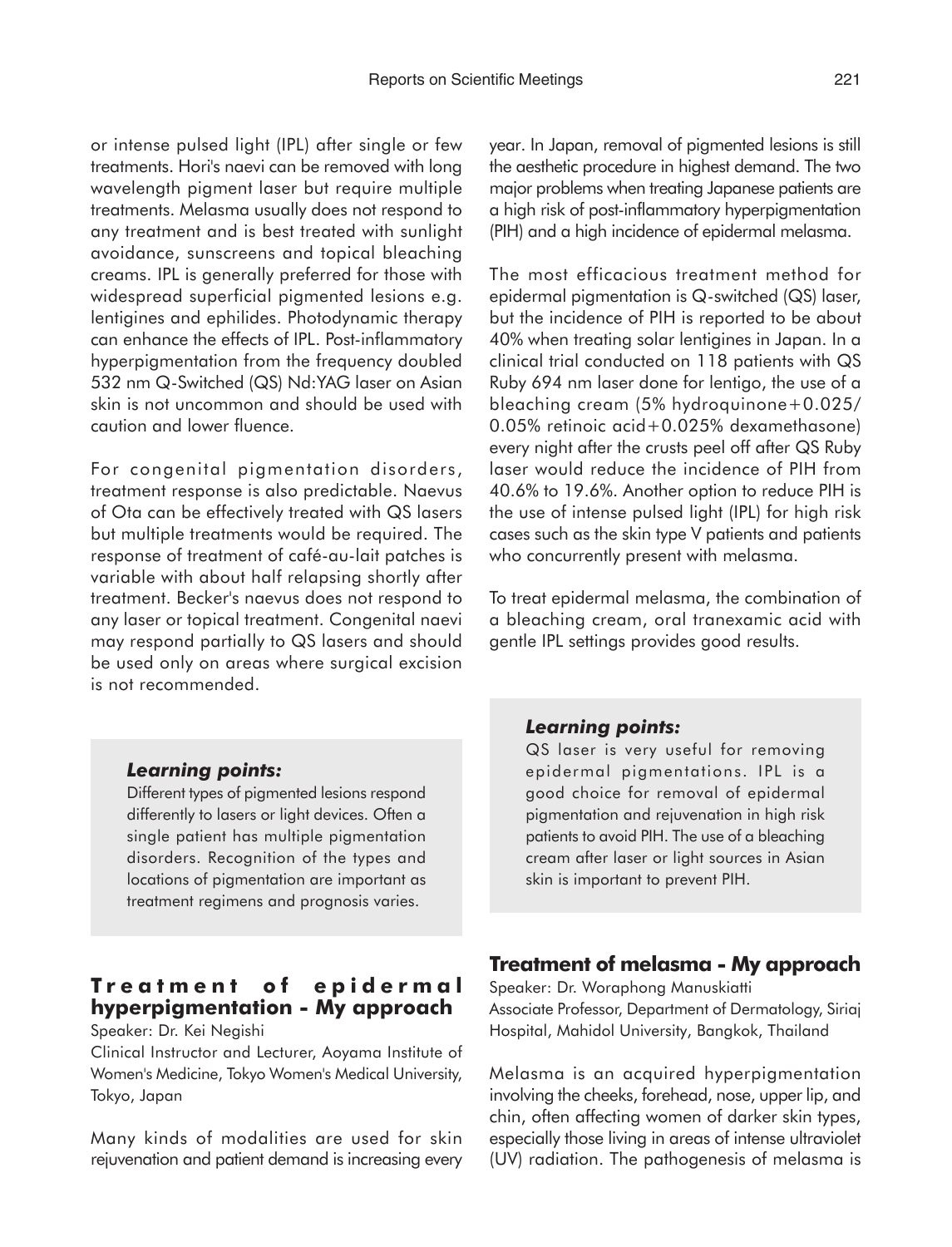unknown. Genetic, racial predilection, exogenous hormonal therapy, and UV light exposure have been identified as causative and exacerbating factors. There is no cure for the condition yet, and the responses to treatment are variable.

Treatment of melasma can be grossly divided into medical and surgical modalities. Medical modalities include topical bleaching agents, oral tranexamic acid, chemical peels, iontophoresis and sunscreens. Surgical modalities are dermabrasion, lasers (pigment-specific and/or resurfacing lasers) and intense pulsed light (IPL). A combination of the various modalities may improve results. Despite various treatment modalities, there is still a portion of patients who remain unresponsive.

#### *Learning points:*

Melasma treatment remains a challenge for dermatologists. Various treatment modalities, both medical and surgical, produce variable results.

# **Treatment of congenital melanocytic naevi - My approach**

Speaker: Dr. Taro Kono

Chief of Laser Unit, Department of Plastic and Reconstructive Surgery, Tokyo Women's Medical University, Tokyo, Japan

Some congenital melanocytic naevi (CMN) may occur in cosmetically or functionally sensitive areas where a surgical excision is difficult to achieve or leaves a noticeable or disfiguring scar. The obvious disfigurement and unquantified risk of malignant transformation have led to current opinion to favour some form of ablation of the naevus during childhood. The apparent ability to peel off the superficial parts of the naevus during the first few weeks of life followed by healing through reepithelialization has led to neonatal treatment by curettage becoming an accepted option.

Several initial studies examined the role of Q-switched (QS) lasers in the treatment of smallto medium-sized CMN showed partial and incomplete clearing even after multiple treatment sessions. The incomplete response of the naevi to QS laser therapy was attributed in part to the short pulse duration, which was not sufficient enough to destroy all naevomelanocytic nests. Studies show that combining both the long pulsed and QS lasers (ruby, alexandrite, diode and YAG) to treat CMN in selected patients are more effective than using the long pulsed laser or QS laser alone.

However, the treatment of CMN with lasers raised the concern of future malignant change. Whether selective destruction of abnormal melanocytes is a means of reducing the number of cells at risk of transformation or whether the light source may stimulate malignant transformation is still controversial. The removal of CMN in Caucasians by laser is generally considered a non-standard, experimental therapy. Even among Asians, such therapy should be avoided when the lesion is located in acral areas, as melanomas in Asians tend to be acral in location.

#### *Learning points:*

Congenital melanocytic naevi may occur in areas where surgical treatment is precluded. A combination of long pulsed laser and Q-switched laser was shown to be more effective in removing these lesions. However, the inherent risk of malignant transformation of CMN should be borne in mind.

# *B) Facelift and skin tightening*

# **Skin tightening - Overall view**

Speaker: Dr. Murad Alam

Chief of the Section of Cutaneous and Aesthetic Surgery, Department of Dermatology at Northwestern University, Chicago, USA

Skin tightening without surgical excision offers the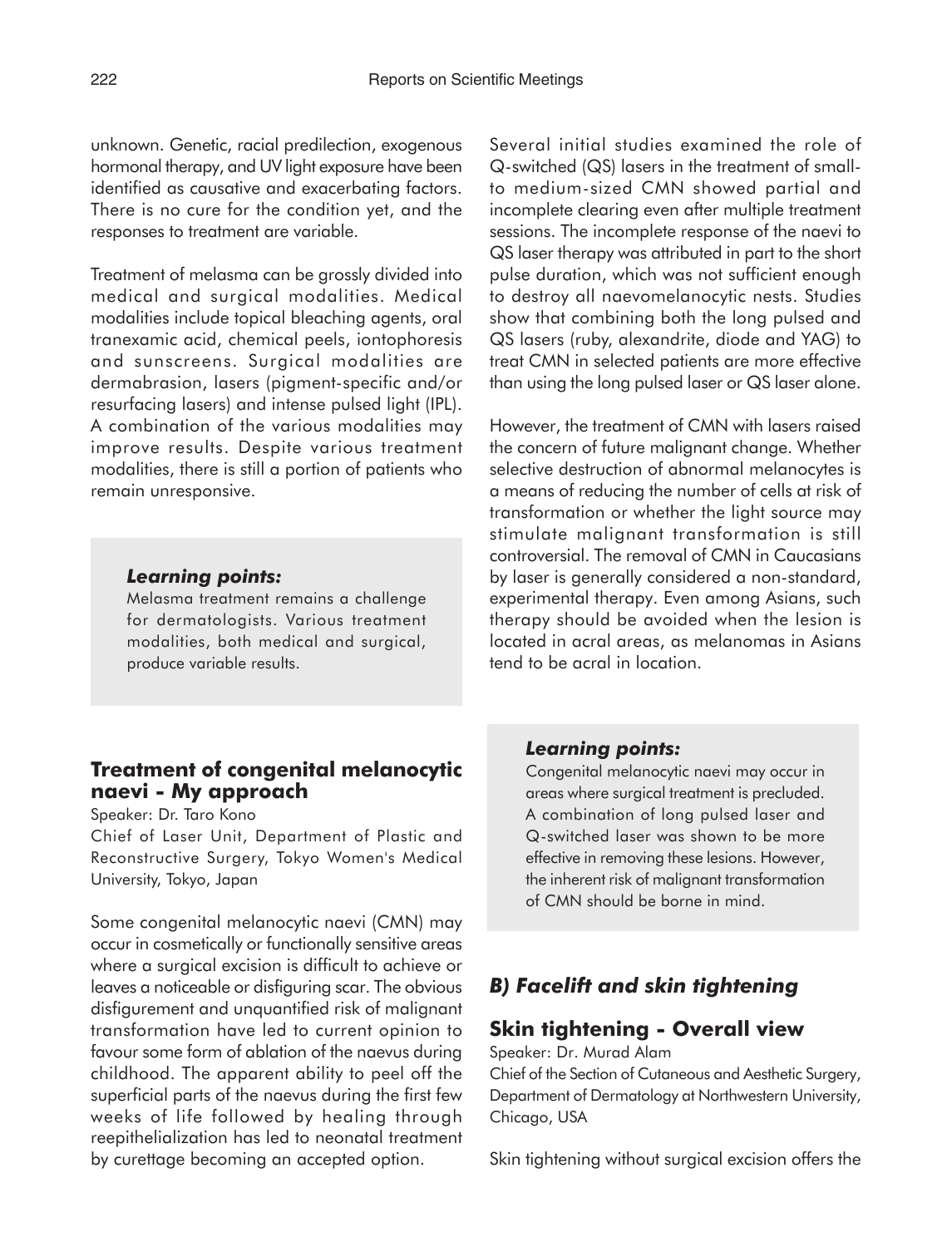promise of a younger, smoother skin contour without the risks and downtime of surgery. At present, energy based skin-tightening devices are non-ablative and well tolerated. Common side effects include erythema and oedema. Various technologies can be used for skin tightening. They include monopolar and bipolar radiofrequency, intense pulse light in the infrared range, laser light in the infrared range, therapeutic ultrasound, and hybrids of these. The hypothetic goal of skin tightening is to replicate the benefits of a face-lift with deep and precise energy delivery to the Superficial Musculo-Aponeurotic System (SMAS) that mimics the action of placating sutures. Skin tightening may also be combined with surface photorejuvenation and other contouring procedures for maximal patient benefit.

### *Learning points:*

Energy based skin-tightening devices have a modest efficacy in skin tightening and have a good safety profile if they are used cautiously.

# **Facelift by botulinum toxin**

Speaker: Dr. Mauricio de Maio Department of Plastic Surgery, Faculty of Medicine, University of Sao Paulo, Brazil

Understanding of the synergistic and antagonistic behaviour of facial muscles has enabled the development of new techniques such as the Botox<sup>™</sup> lifting.

For the upper third of the face, by blocking the procerus and corrugators, the medial portion of the eyebrow is lifted. The blocking of the lateral orbital fibres of the orbicularis oculi enables the lifting of its lateral portion.

For the mid third, the lift of the cheek bones may result from blocking the levator alaeque nasi labii superioris and the depressor anguli oris.

The lower third of the face often shows the most undesirable ageing signs such as deep oral commissures, loss of definition of the mandible arch and platysmal bands. Blocking the depressor anguli oris will lift the corner of the mouth. Blocking the mentalis muscle may improve the cobblestone appearance of the chin. The neck contour could be improved by blocking the medial and lateral platysmal bands.

#### *Learning points:*

Aesthetic effect of face lifting could be partly achieved by skillful injection of botulinum toxin in different parts of the face.

# **Facial rejuvenation - Ancillary procedures**

Speaker: Professor Luiz Toledo

Professor in Plastic Surgery, Department of Plastic Surgery, International Modern Hospital, Dubai, United Arab Emirates

Liposuction and fat grafting were used to improve facial contours. The jaw line was redefined by liposuction along the submandibular area. Fat grafting by injection through fine 3 mm cannulas was used for volumising the facial contour. Botulinum toxin is often used as a complementary treatment to improve forehead and zygomatic wrinkles.

### *Learning points:*

Liposuction and fat grafting could be used for facial rejuvenation and improving facial contours with a high rate of patient satisfaction.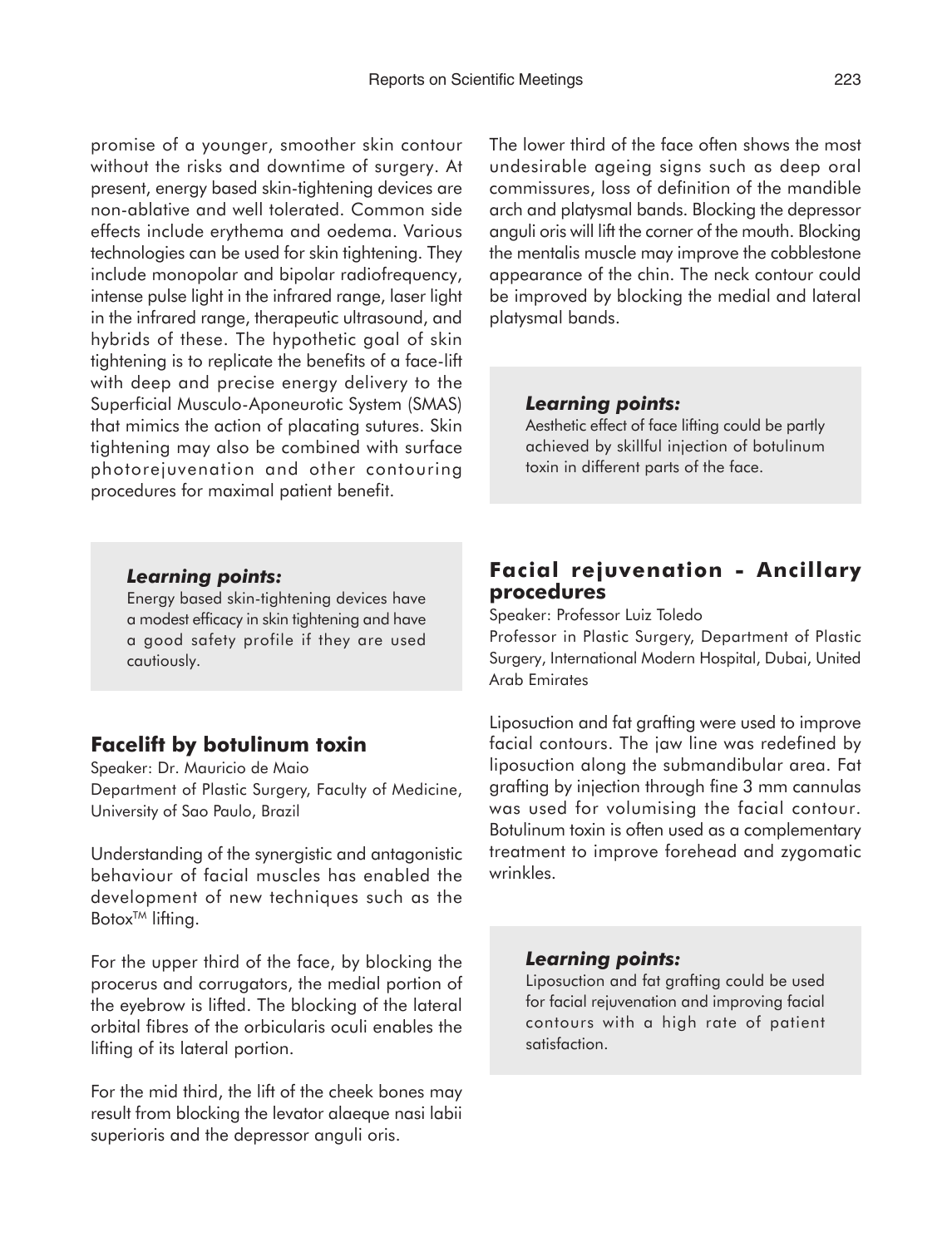# **Use of radiofrequency for longevity on the face**

Speaker: Professor Flor Mayoral

Associate Clinical Professor, Department of Dermatology and Cutaneous Surgery, University of Miami School of Medicine, Florida, USA

Monopolar radiofrequency for skin tightening was approved for use in the periorbital area in 2002. Two years later, it was approved for skin tightening of the entire face. This procedure could improve the appearance of redundant skin on the face and neck with minimal downtime. Long lasting and predictable clinical results could be obtained in the majority of patients by using a technique that allows for the use of multiple passes at lower energies. Treatment was individualized and based on patient's feedback on heat sensation.

acne scars. Over 500 treatments were performed. Three treatments at 4-week intervals were given using the 10 nm, 100 microbeam per pulse handpiece for three passes at 10 msec pulse duration. Fluence was 50-70 mJ/microbeam with a minimum of 3 passes for each treatment site. Topical anaesthetic and contact cooling were utilised. The subjects were followed for 3 months post-treatment and self-assessed treatment results and pain.

Results assessed by blinded photographic evaluation (Canfield Omnia System, Canfield Scientific, Inc.) showed a median of 3 (50-70% improvement). Side effects were minimal and included mild post-treatment erythema and oedema resolving within 24 hours. Pain was reported as minimal (2.75 out of 10). Eighty-five percent of patients rated their skin as improved.

#### *Learning points:*

Radiofrequency could be used as a treatment modality in fighting against the aging face with minimal downtime when compared to traditional surgical procedures.

# *C) Fractional technology*

## **Experience with fixed array novel 1540 nm fractional erbium laser for acne scars**

Speaker: Dr. Robert Weiss

Director, Maryland Laser, Skin and Vein Institute, Baltimore, USA

Fixed array novel 1540 nm fractional laser was used for more than three years in thousands of patients with acne scars. A study was conducted in Maryland Laser, Skin and Vein Institute to evaluate the optimal settings of a fixed array of 1540 nm with 100 microbeams/cm<sup>2</sup> (Lux 1540, Palomar, Burlingtion, MA) for improvement of

#### *Learning points:*

A fixed array fractional 1540 nm erbium is a valuable approach for improvement of scars and rhytids. A minimal fluence of 50 mJ/microbeam with 3 passes is required. A regularly spaced array minimises pain and side effects while potentially increasing treatment efficiency. Settings of 70 mJ/ microbeam are ideal.

## **Fractional resurfacing**

Speaker: Dr. Zakia Rahman Clinical Instructor, Department of Dermatology, Stanford University, San Jose, USA

Fractional laser technology has been commercially available since 2004. The first technology used non-ablative wavelengths that targeted water as the chromophore. More recently, ablative fractional technologies have been introduced utilising traditional wavelengths of 10600 and 1940 nm.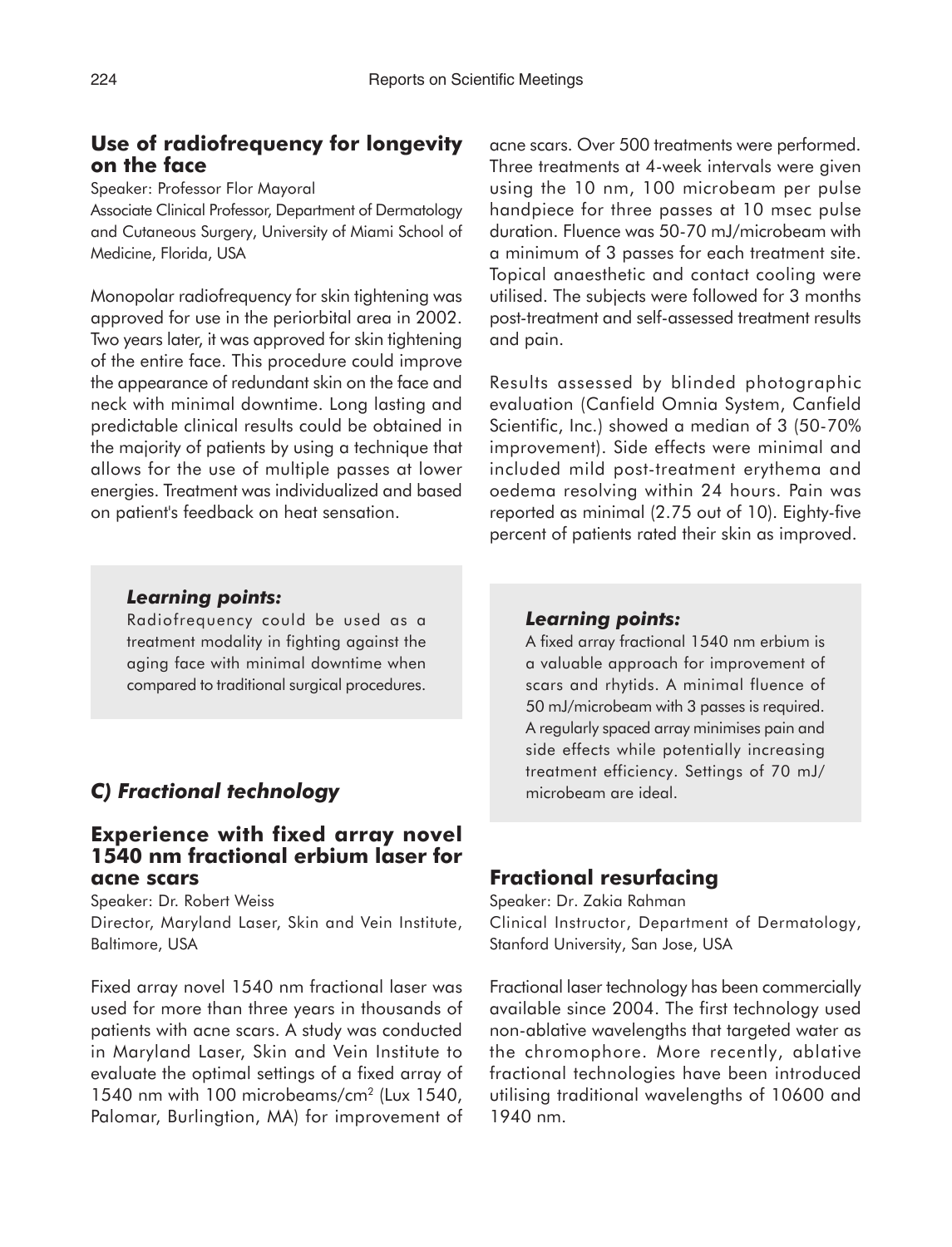The wound size is critical in defining the term "fractional" because the benefits associated with this modality, including lower risk of pigmentary and infectious complications, are dependent on expedited reepithelialization. Quick wound healing is produced when tissue injury widths are 500 µm or less. This produces wounds that heal within 24 hours for non-ablative modalities and 48 hours for ablative modalities.

Indications for fractional laser treatment are acne scars, rhytides, pigmented lesions and melasma. When performed properly, non-ablative fractional treatment carries very few permanent or severe risks. The most common side effect is postinflammatory hyperpigmentation, which can be observed in 5-15% of patients. Fractional ablative lasers carry a much greater risk profile as compared to their non-ablative counterparts. While infection and scarring are possible, the risk of hypopigmentation is much less than traditional ablative resurfacing. Factors to consider when choosing between non-ablative and non-ablative fractional treatments include indication, patient tolerance of downtime, comorbidities, and multiple versus single treatment.

#### *Learning points:*

The term "fractional" should be used for a device that produces wound widths of 500 µm or less. Fractional resurfacing has the advantages of quick wound healing, short downtime, less complications of pigmentation and infection. There are ablative and non-ablative fractional laser devices. The choice between ablative or nonablative treatments mainly depends on indication, downtime tolerated and side effects profile.

# **Non-ablative fractional resurfacing in Asians**

Speaker: Professor Chee-leok Goh

Clinical Professor, National Skin Centre, National University of Singapore, Singapore

CO<sub>2</sub> laser skin resurfacing revolutionised skin rejuvenation in the 1990s. The procedure produces tremendous benefits including improving skin texture, tone, colour and sagging in photoaged skin as well as acne scarring. However, the procedure can also lead to a variety of unwanted side effects and complications. After  $CO<sub>2</sub>$  laser resurfacing, patients are usually out of work for at least 2 weeks and erythema remains for at least 6 weeks after treatment. A high proportion of Asians developed post-inflammatory hyperpigmentation. Other side effects include infection and scarring. As a result,  $CO<sub>2</sub>$  laser resurfacing has lost popularity over the past few years. For the above reasons, non-ablative skin rejuvenation was introduced. But non-ablative procedures were less effective for skin rejuvenation.

A variety of new ablative and coagulative nonablative laser-, light-, and energy-based technologies have been developed over the past few years. These devices include variable pulse 2940 nm Er:YAG laser resurfacing, 1540 nm and 1420 nm fractional erbium doped glass laser and Er:YAG laser resurfacing and recently the fractional 10600 nm  $CO<sub>2</sub>$  laser resurfacing. With the earlier variable pulsed fractional Er laser resurfacing, the amount of energy can be dialed in to coagulate predictable amounts of the epidermis and dermis. In fractional resurfacing columns of skin, up to 100 nm in depth, are thermally damaged leaving completely unaltered areas of skin between the treated columns. The term "fractional" is used because only a fraction of the treated area is affected with each treatment. Each procedure produces redness and swelling that lasts a mean of 3 days. A series of 5 to 6 treatments is usually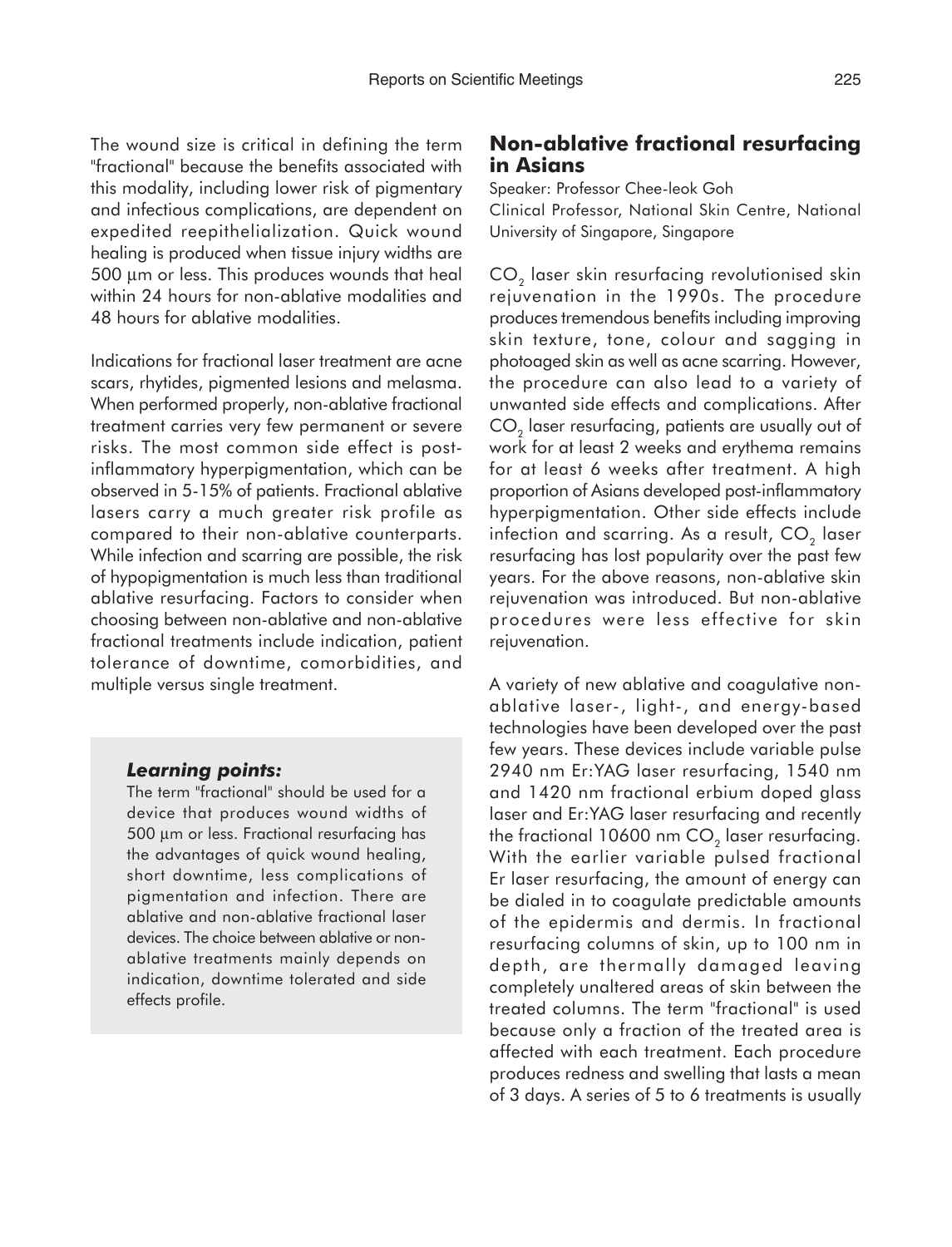needed to achieve optimal improvement. Reports also showed efficacy in the treatment of acne scars and pigmentary disorders with little down time. The recent introduction of the fractional  $CO<sub>2</sub>$  laser resurfacing exploits the technical advances of fractional Er:YAG resurfacing. Its healing phase is a bit longer than the fractional Er laser resurfacing.

Microspot Rejuvenation utilising the 532 nm Microthermal Fractional System has improved treatment outcome when compared to standard non-ablative 532 nm photorejuvenation. This system also provided significant advantage in enhancing the evenness of the complexion, smoothness of skin, refinement of tone and texture and reduction of fine facial rhytides.

### *Learning points:*

A variety of new ablative and coagulative non-ablative laser technologies have been developed over the past few years. They are effective in treatment of acne scars and pigmentary disorders with a shorter downtime. However, multiple treatments would be needed to achieve optimal results.

# **Microscopic rejuvenation with experimental handpiece**

Speaker: Dr. William Baugh Medical Director, Full Spectrum Dermatology, Fullerton, USA

A pilot study was conducted utilising an investigational hand piece for the Gemini laser (532 nm/1064 nm, Iridex Corporation). This device produces a 532 nm non-ablative microthermal fractional photothermalysis whereby high energy fractioned focal treatments target lentigines and telengiectases on photodamaged skin. Microspots are delivered in 245 µm and 400 µm sizes. Microspot densities are either 10% or 25% coverage of the area. The wavelength of 532 nm remains fixed while fluence, pulse duration, and density may be varied.

Six patients with ages from 42 to 52 years with moderate photodamaged skin were treated in a split face study to evaluate the safety and potential enhanced benefits of 10 nm non-fractionated 532 nm treatments. Results of this pilot study demonstrated that

#### *Learning points:*

An investigational MicroSpot hand piece for the Gemini (532 nm/1064 nm, Iridex Corporation) laser seems to improve treatment outcomes for rejuvenation of moderate photodamaged skin. Further study is recommended to evaluate fully the efficacy and safety of the system.

# *D) Use of ultrasound in dermatology and cosmetic surgery*

# **Introduction of ultrasound and focusing ultrasound**

Speaker: Dr. Ben Yu Senior Medical Physicist, Department of Radiotherapy, Hong Kong Sanatorium & Hospital, Hong Kong

Ultrasound energy can be focused to result in high acoustic intensities. It can lead to local thermal ablation that can cause irreversible lethal damage to cells within seconds. The tissue temperatures proximal and distal to the focus are low, preventing tissue damage outside the focal point. At long exposure times, the thermal energy may spread through the tissue and lead to spatial variations of the temperature elevation within the tissue.

#### *Learning points:*

Understanding of the basic physics of ultrasound leads to the advancement of medical treatment.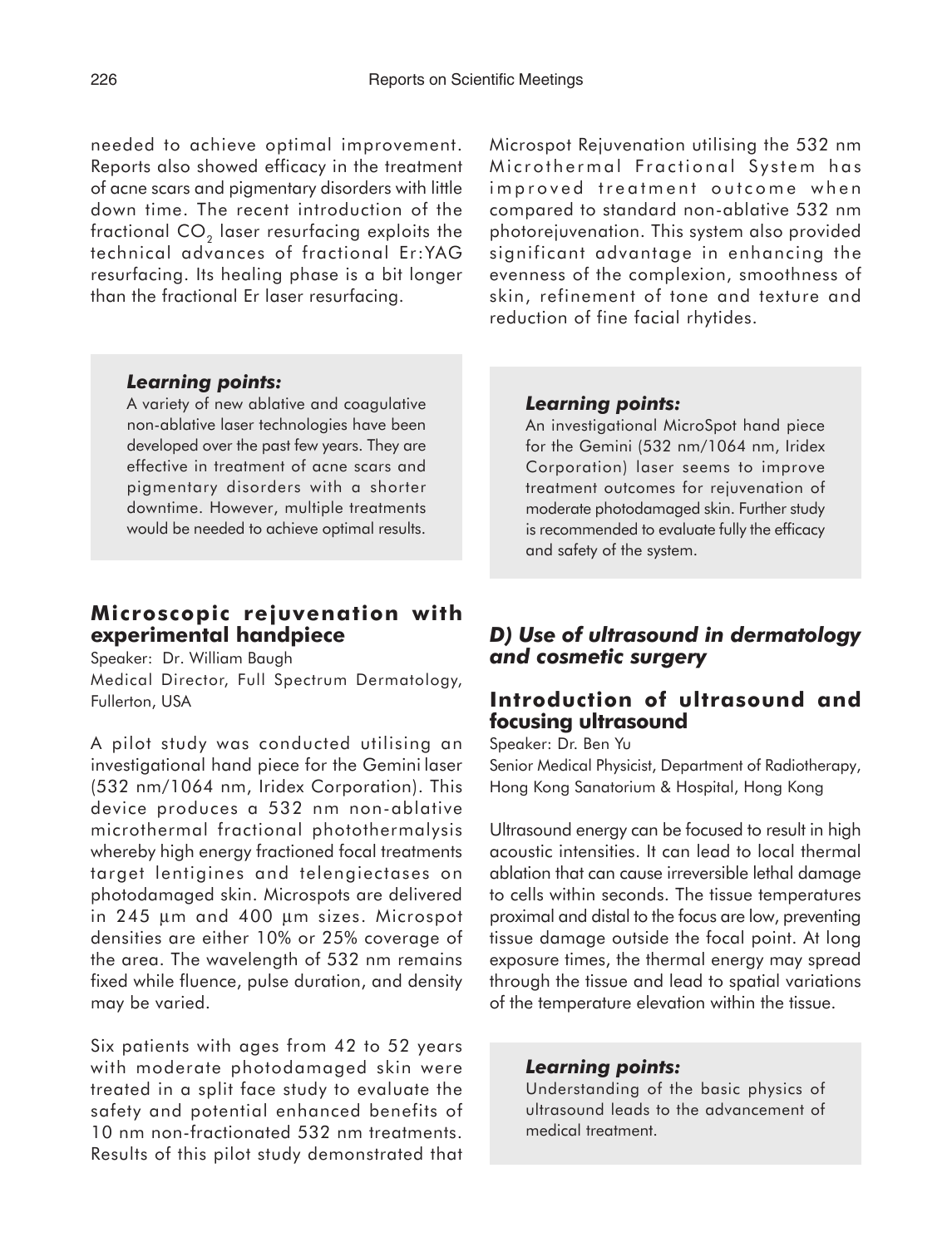# **Ultrasound application in cosmetic surgery and dermatology**

Speaker: Dr. Michael Slayton Chairman, Ulthera, Inc., Arizona, USA

The recent resurgence of therapeutic ultrasound applications in general medicine and non-invasive and minimally invasive surgery in the last decade has led to the introduction of intense ultrasound (IUS) to the applications of therapeutic ultrasound in cosmetic surgery and dermatology.

## *Learning points:*

Future clinical applications of ultrasound in cosmetic surgery become feasible.

## **Focused ultrasound for skin tightening and body contouring - Local experience**

Speaker: Dr. Henry Chan

Honorary Clinical Associate Professor, Division of Dermatology, Department of Medicine, The University of Hong Kong, Hong Kong

Ultrasound waves are high frequency sound waves. It requires a medium for propagation, and ultrasound energy losses in the form of heat are absorbed by the medium. The mechanism of ultrasound-tissue interaction includes tissue coagulation, ablation and cavitation. The property of non-invasive selective fat cell destruction while sparing surrounding critical structures was employed for body contouring. Local experience was shared and the possible complication of skin burns through reflection of the ultrasound wave was discussed.

### *Learning points:*

Focused ultrasound is one of the noninvasive tools for body contouring and fat removal.

# **Focused ultrasound for fat removal**

Speaker: Dr. Arie Benchetrit Founder and Medical Director, Cosmedica, Montreal, Canada

Applications in improving body contour and removing unwanted fat was discussed. A novel device using non-thermal selective focused ultrasound for non-invasive lipolysis and body contouring has been developed and used on over 100,000 patients worldwide.

### *Learning points:*

Focused ultrasound has a modest efficacy for body contouring and fat removal. Complications could be minimised with cautious use.

# *E) Laser and IPL for vascular lesion*

# **Advances in treatment of vascular lesions**

Speaker: Dr. Robert Weiss

Director, Maryland Laser, Skin and Vein Institute, Baltimore, USA

Cutaneous vascular lesions are some of the most common lesions presenting to the dermatologist. These include haemangiomas, vascular ectasia and congenital malformations such as port wine stain. The treatment target for these lesions is haemoglobin. The vessels may be arterial, capillary or venous and therefore the state of oxygenation and proximity to the surface may be very different. Selection of proper wavelength of light for treatment is essential. Bright red superficial lesions are best treated by yellow light while deeper violaceous lesions of the leg are best treated by infrared light. The pulse duration utilised is based on the vessel size. Since larger vessels take longer to heat up, a longer pulse duration is required.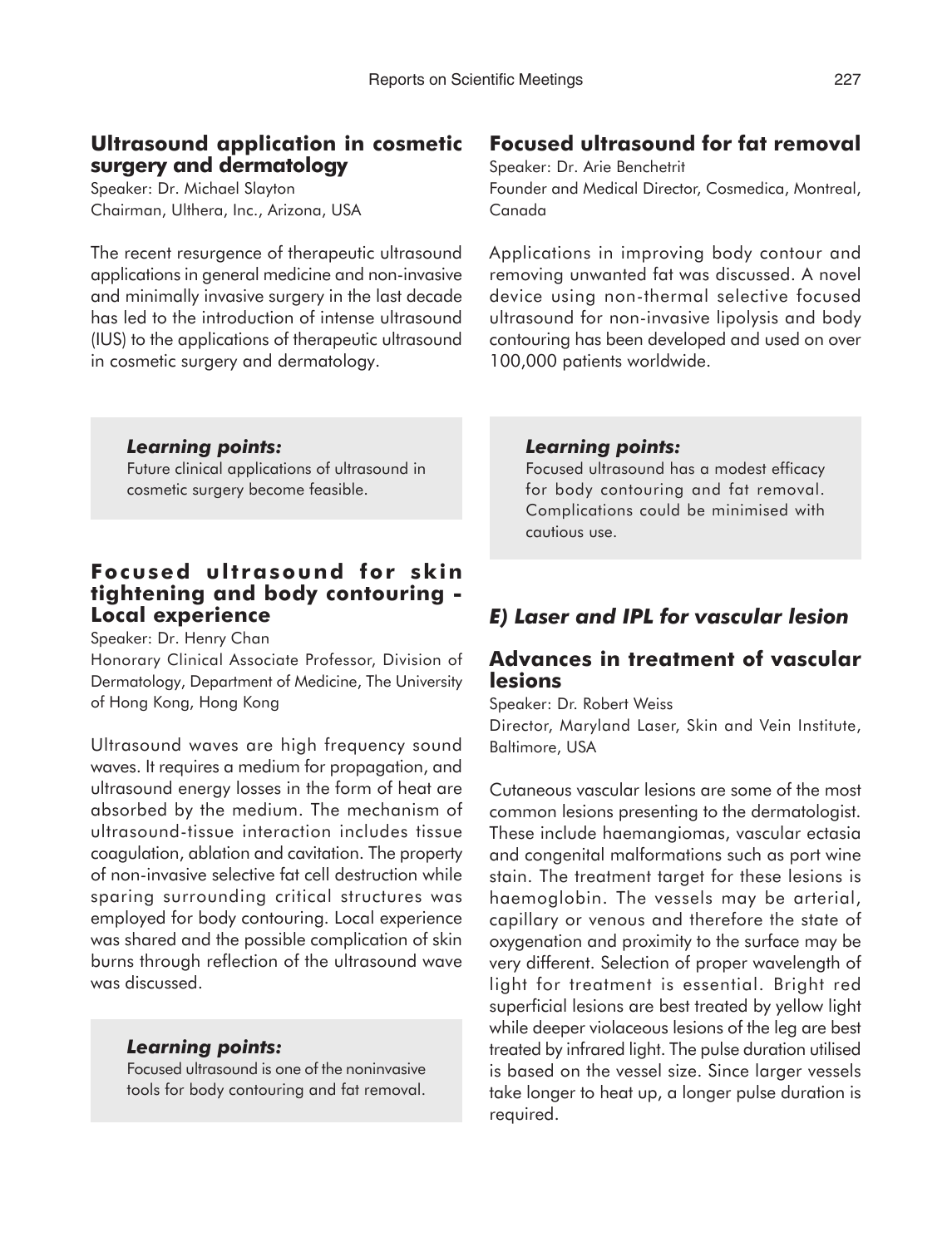Wavelengths of 577 nm to 585 nm coincide with one of the oxyhaemoglobin absorption peaks, and are most frequently utilised for the oxygenated superficial vessels in port wine stain. Shorter wavelengths interact with melanin, therefore cooling of the epidermis is often essential to minimise side effects.

#### *Learning points:*

Successful treatment of cutaneous vascular lesions by laser surgery could be achieved by proper selection of laser wavelength, pulse duration and fluence along with careful clinical assessment of the skin lesions and patient selection.

# **Management of complications in laser and IPL for vascular lesions**

Speaker: Dr. Raymond Ng

Consultant in Plastic Surgery, Department of Surgery, Queen Mary Hospital, Hong Kong

Nowadays the vascular specific lasers employ the principle of selective photothermolysis that limit the energy to the intended target and therefore reduce the damage to the normal surrounding skin. Common side effects include post operative bruising, swelling, blisters or scabs formation, which are often self limiting and resolve within 1 to 2 weeks. Nonetheless, treatment complications can occur as a result of technologic limitations, lack of operative skill or poor patient selection.

Transient post inflammatory hyperpigmentation (PIH) is the most common complication. This is more common in patients with dark skin tones and can make worse if the laser treated area has sun exposure. In majority of the case, the PIH will slowly resolve.

On the contrary, hypopigmentation is a delayed and apparently permanent complication of laser surgery, and can be seen in any skin type. It is related to the photodamage of the epidermal melanin overlying the targeted blood vessel. Patients with severely photodamaged skin with baseline dyspigmentation and areas of skin lightening are at risk of post-operative hypopigmentation and therefore should be carefully evaluated.

With proper wound care including the use of prophylactic antibiotics, strict avoidance of sensitising products and close patient follow up, the incidence of infection and contact dermatitis can usually be limited. Finally, skin texture changes and scar formation are possible but unusual, especially when excessive energy densities or overlapping laser spots are used.

# *Learning points:*

Complications after laser treatment of vascular lesions can still occur despite the specificity of lasers available today. Most of them are related to inexperience in laser machine operation or mismanagement during the early postoperative period. When proper laser parameters and postoperative care are used in correctly chosen patients, the rate of complications remains low.

# *F) Reliant-sponsored symposium: Gold standard in daily practice*

# **Fraxel: Gold standard in ablative and non-ablative resurfacing**

Speaker: Dr. Zakia Rahman Clinical Instructor, Department of Dermatology, Stanford University, San Jose, USA

Laser resurfacing procedures can be grossly divided into ablative and non-ablative type. Ablative procedures involve vaporisation of the epidermis overlying the treatment site whereas non-ablative procedures produce dermal thermal injury without damaging the epidermis. The term "fractional" should be limited to the technologies